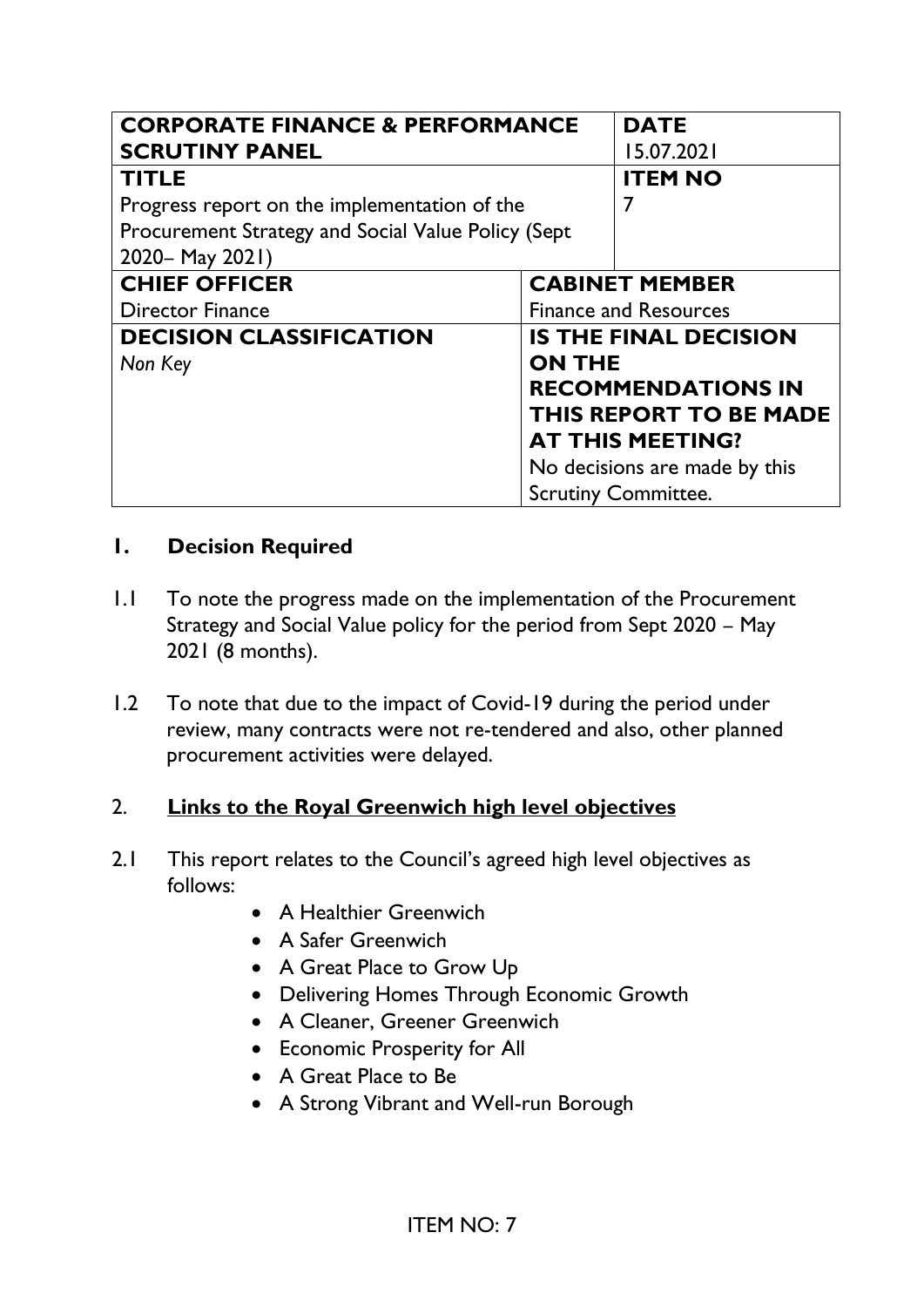## 3. **Purpose of Report and Executive Summary**

3.1 An effective procurement framework helps to facilitate the smooth running of Council services and achieving policy objectives. This report outlines the progress made in implementing the procurement strategy and the social value policy including the social value framework approved by Cabinet in Oct 2019.

### 4. **Introduction and Background**

- 4.1 In October 2019, Cabinet approved a new Procurement Strategy, Social Value Policy and Social Value Framework.
- 4.2 The Procurement Strategy promotes four key strands, and they are:
	- i) Delivering value for money
	- ii) Supporting our Local Economy
	- iii) Supporting wider Council's objectives or policies
	- iv) Innovation and the Future
- 4.3 The Social Value Policy promotes a change in procurement towards adopting practices which ask suppliers to offer individual and community benefits as additional outcomes; over and above the core requirement, as part of the contract delivery in line with Public Services (Social Value) Act 2012. The Social Value Framework is a dynamic document which lists the outcomes that constitute or represent social value to the Royal Borough. It is for potential suppliers who are bidding for our high value contracts to choose from when making their offer of the kind of social value they are willing to commit to, during the delivery of the contract.

#### **Value for Money**

- 4.4 Due to the pandemic many of the procurements during the period under review did not go ahead. For those that did, they were procured in a compliant manner and were awarded based on the most advantageous tender basis.
- 4.5 The contracts procured and successfully awarded including direct awards contract via the corporate procurement team for the period 01 Sept. 2020 to 31 May, 2021 are shown in the diagrams below. Please note that the graphs do not include contracts that departments may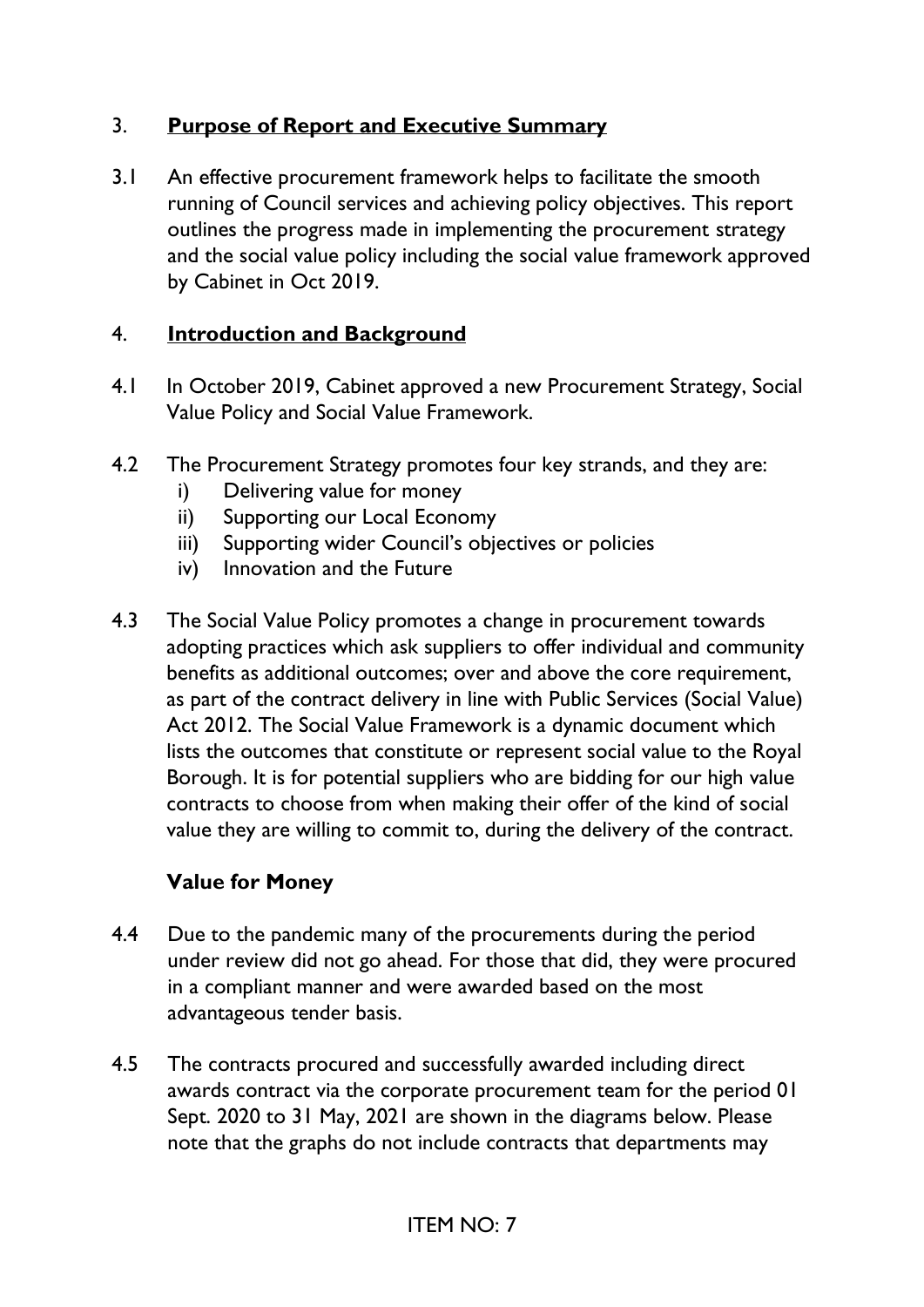

have awarded without utilising the services of the corporate procurement team:

#### Housing and Safer Communities

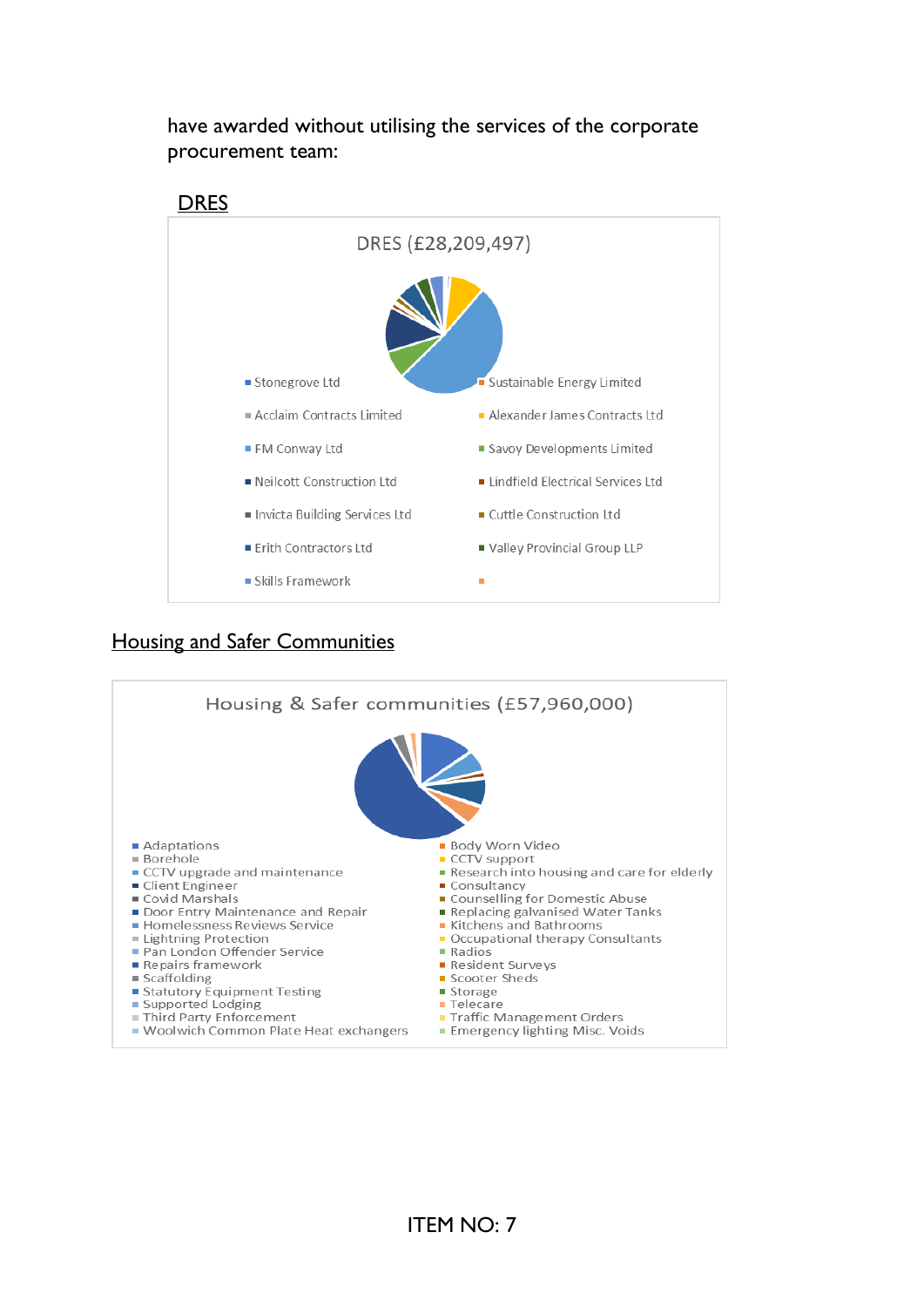### Communities and Environment



Health and Adult Services

Please note, there is ongoing work relating to integrated commissioning which will inform future procurement activities.

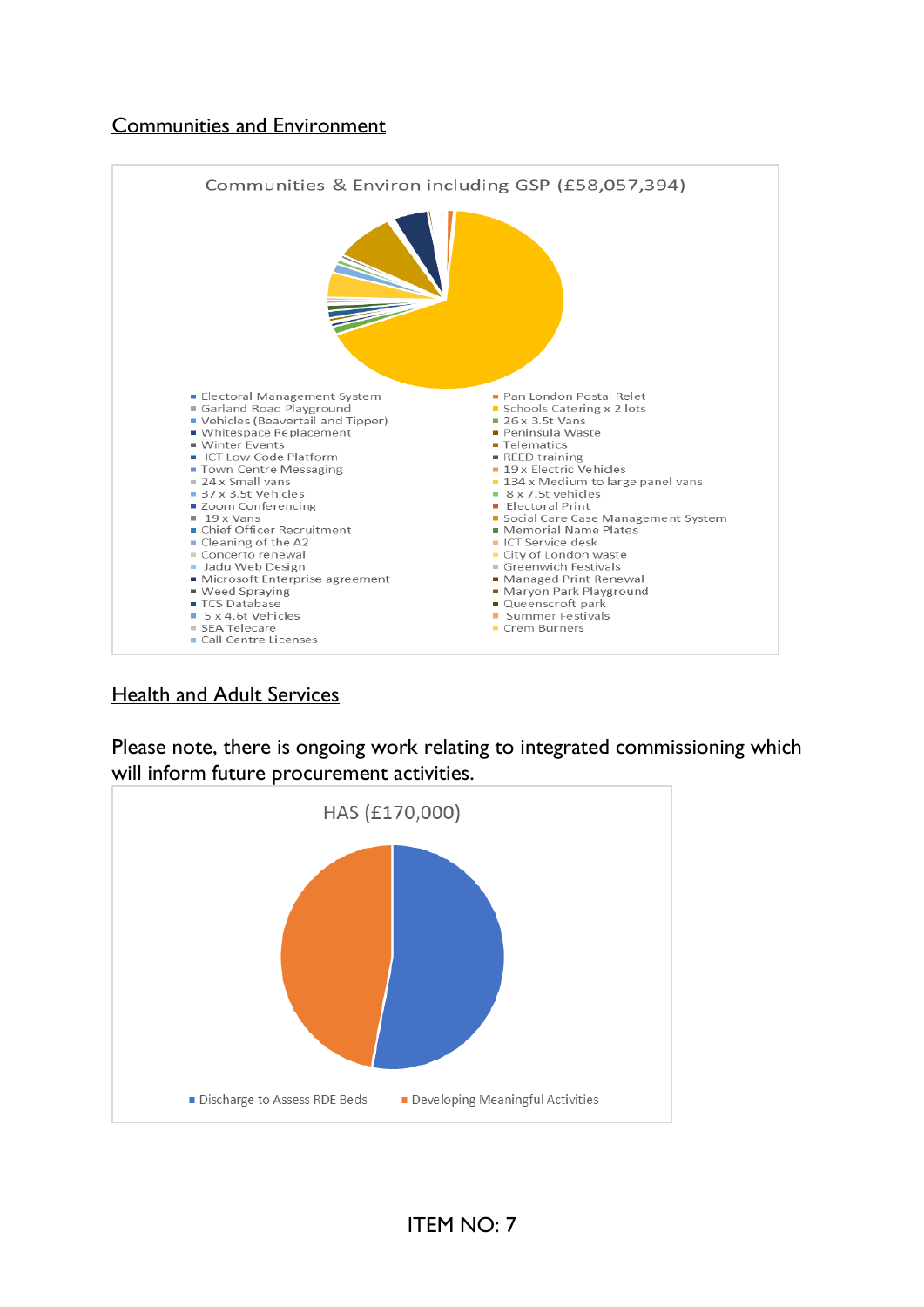## Children Services



#### Finance

There was one contracts awarded, working with corporate procurement team, during the period under review:

- Banking Services (Lot 1) estimated cost of £472,488 over a period of 6 years.
- 4.6 The Council's contract register continues to show that there is still a big spend which is not captured within the corporate register as at May 2021. However, by the beginning of July, we shall be launching the annual procurement forward planning exercise which aims to identify and develop a plan for future procurement activities in each directorate and also the overall corporate procurement plan. This exercise involves officers updating their last year entry for the financial year ending 2021/22 and providing new procurement projects plan for 2022/23 and 2023/204. For this year's exercise, we hope to complete this in August 2021.

## **2020/21 Contracts on the Register**

| 2 <sup>c</sup> | ℅<br>4 |
|----------------|--------|
| י              | 9%     |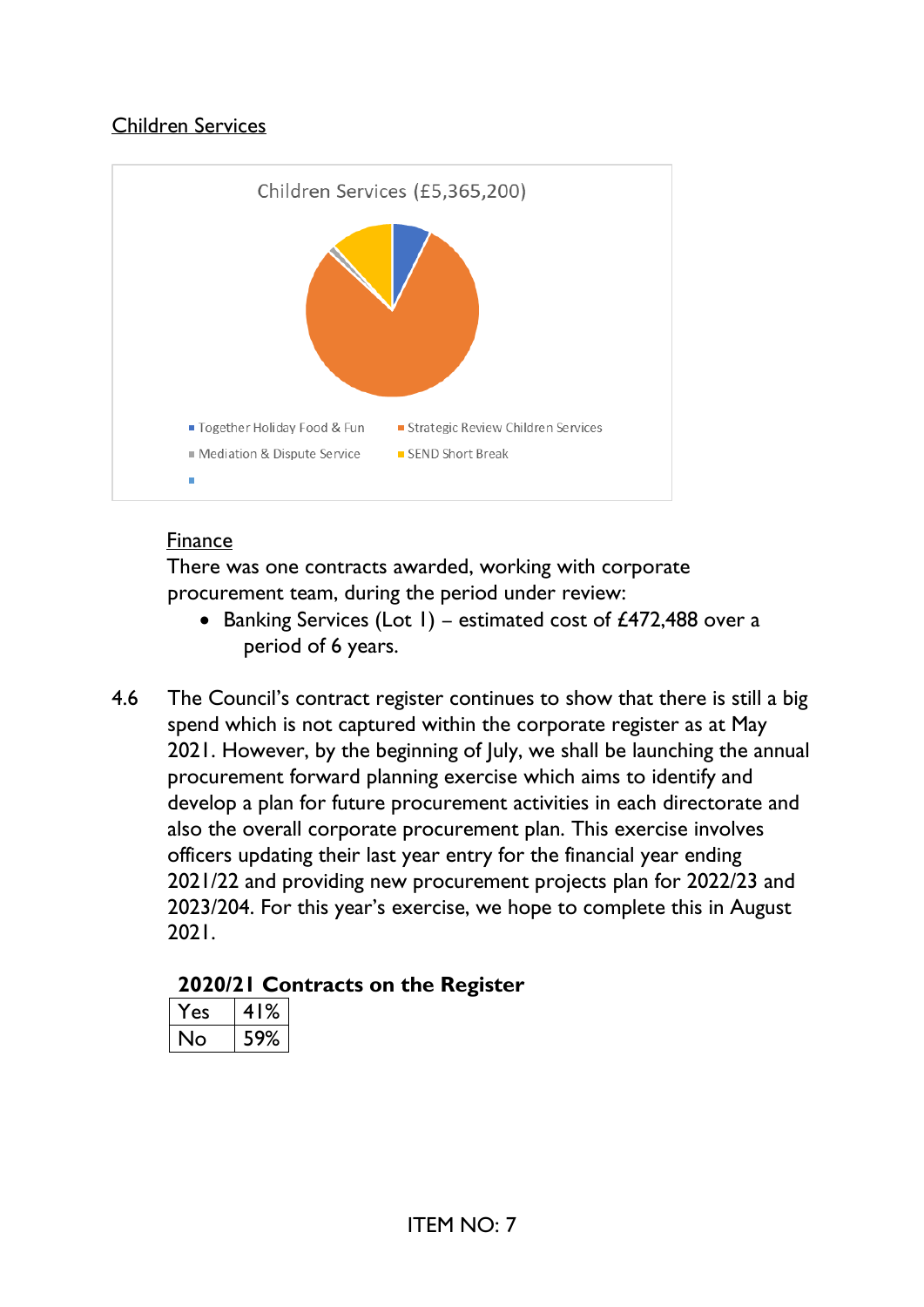

- 4.7 With the impact of the pandemic slowing down, and contracts activities picking up, it is intended to launch the delayed annual procurement forward planning exercise to collect or refresh the data/information on contracts planned for this financial year and also, next year.
- 4.8 During the next review period, we are planning on exploring opportunities for collaboration on some services or requirements. We intend to adopt a phased approach; with our immediate focus looking for opportunities between DRES and Housing Directorates and HAS (particularly the integrated commissioning agenda) and Children Services directorates.

#### **Supporting our local economy**

4.9 For the period under review, our spend with local suppliers is approximately £65.6m. The diagram below shows the locations of these organisations within the borough. Please note this does not include suppliers whose main registration is in a neighbouring borough but may employ operatives or staff who lives within the Royal Borough. Supplier Location and Spend 01/09/2020 – 31/03/2021 – Tier 1 (Local Supplier Spend)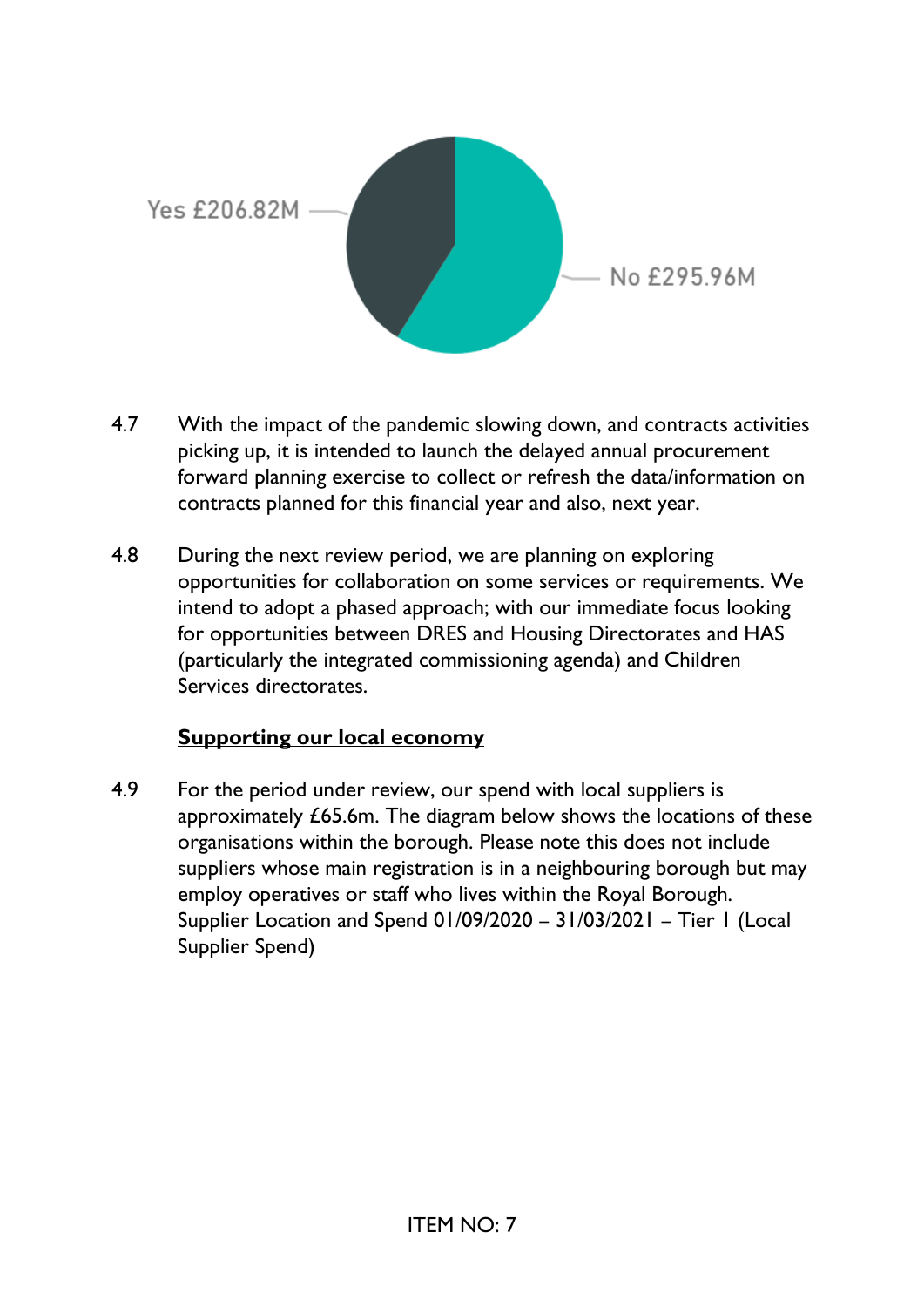

4.10 The graph below shows the Small to Medium Enterprise (SME) spend against Local SME spend for the period Sept 2020 to May 2021. It also classifies the spend according to the Directorate



4.11 Local Supplier spend decreased compared to the previous financial year of 2019/20. Please note that spend with GS Plus decreased by £3m from 2019/20 – 2020/21 which could have contributed to the decrease as shown int the graph below: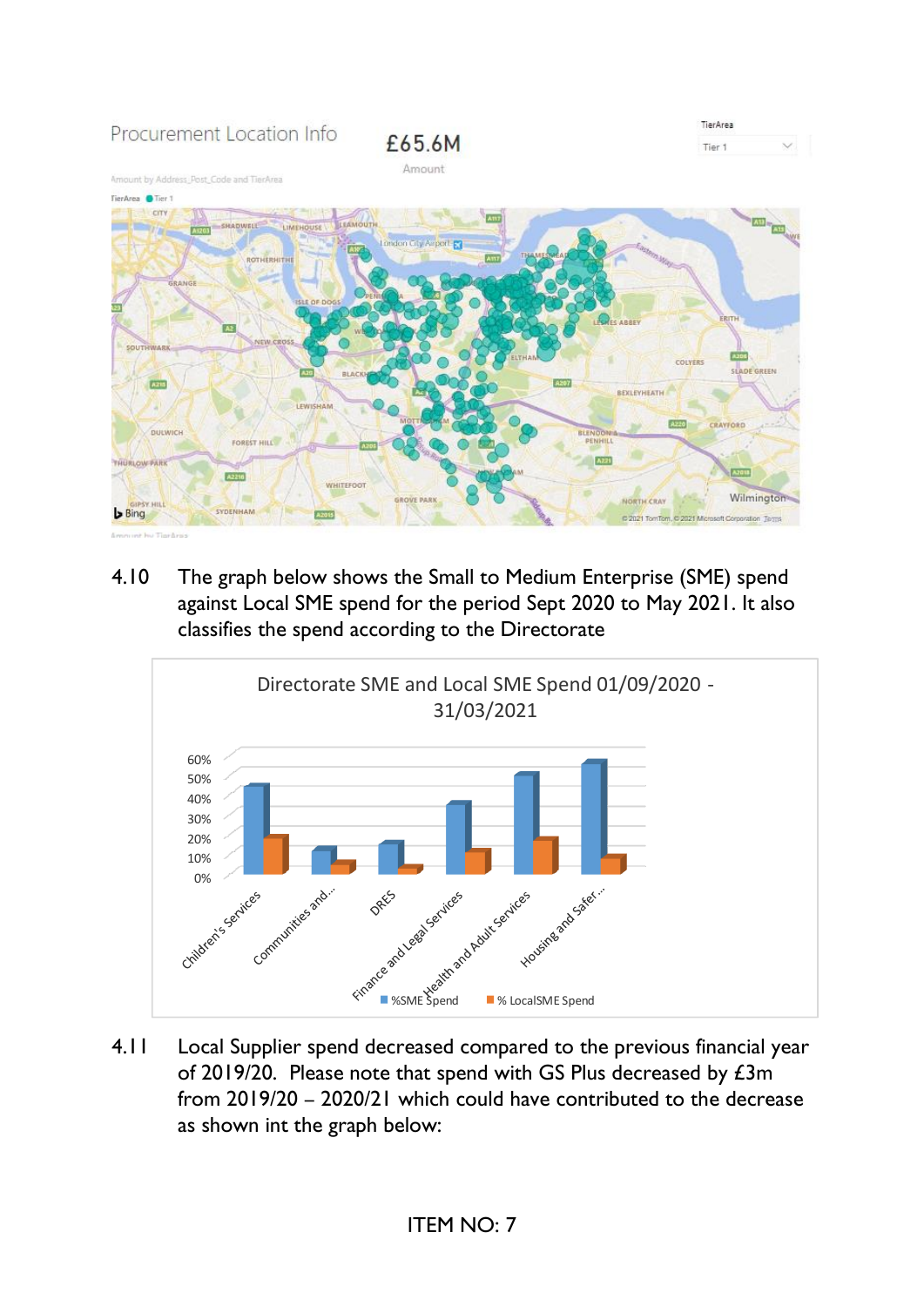

4.12 Overall, the Council's spend with Local firms compared to the government target is as follows:

| <b>Type of Public Institution</b> | <b>Spend with SMEs</b>               |
|-----------------------------------|--------------------------------------|
| <b>Central Government</b>         | £1 in every £14 (target £1 in<br>£3) |
| <b>Local Government</b>           | £1 in every £4                       |
| Royal Borough of Greenwich        | £1 in every £2.50 in 2020/2021       |

4.13 It is worth noting that while in 2020/21 our spend within the Tier 3 (i.e. suppliers within Greater London) is going up, our spend with neighbouring boroughs remains at the same level of below £50m. Further, it is worth noting that some of the suppliers who are based in neighbouring boroughs may employ staff or operatives who are located within the Royal Borough.

| Tier I        | Suppliers within the Royal Borough of Greenwich |
|---------------|-------------------------------------------------|
| $\mid$ Tier 2 | Suppliers within neighbouring Boroughs          |
| $\mid$ Tier 3 | Suppliers within Greater London (within M25)    |
| l Tier 4      | Suppliers outside the M25                       |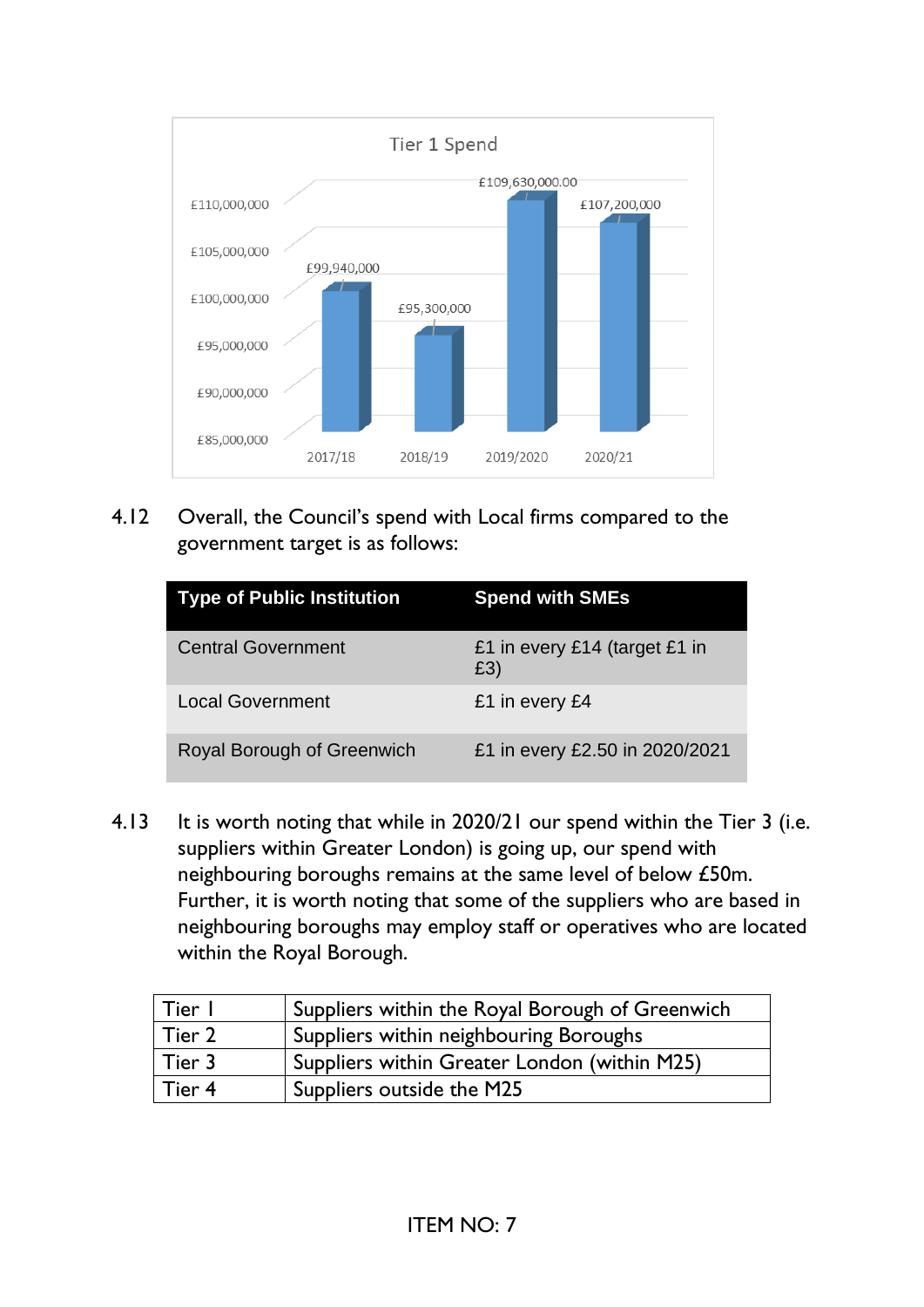

## SME Workshop Data

- 4.14 In the period  $1^{st}$  September 2020 31 March 2021 we spent **£31,870,000** with Local SMEs. Of this **£31,870,000** we spent **£3,129,584 (10%)** with Local SMEs that attended one of our Workshops.
- 4.15 Please note: Since May 2019 we have delivered 5 Local SME Workshops to over 150 Local SMEs. In November 2020 we delivered our first Virtual Local SME Workshop to over 30 Local SMEs. Further, since May 2019 we have spent **£95,000,000** with Local SMEs. Of the **£95,000,000, £10,768,080** with Local SMEs that have actively participated and attended our Local SME Workshops. This equates to **11%** of all Local SME Spend during this time period was with Local SMEs that attended one of our workshops. More workshops are planned during the next report period.

## **Delivering our policies through procurement**

4.16 The work around Community wealth building is ongoing., Some of the work being done with increasing the opening procurement opportunities to local firms can be used to support it. The main challenge, which should form the initial focus for the team, is to develop an operational concept around Community wealth building including identify anchor institutions to work collaboratively with the Royal Borough to retain the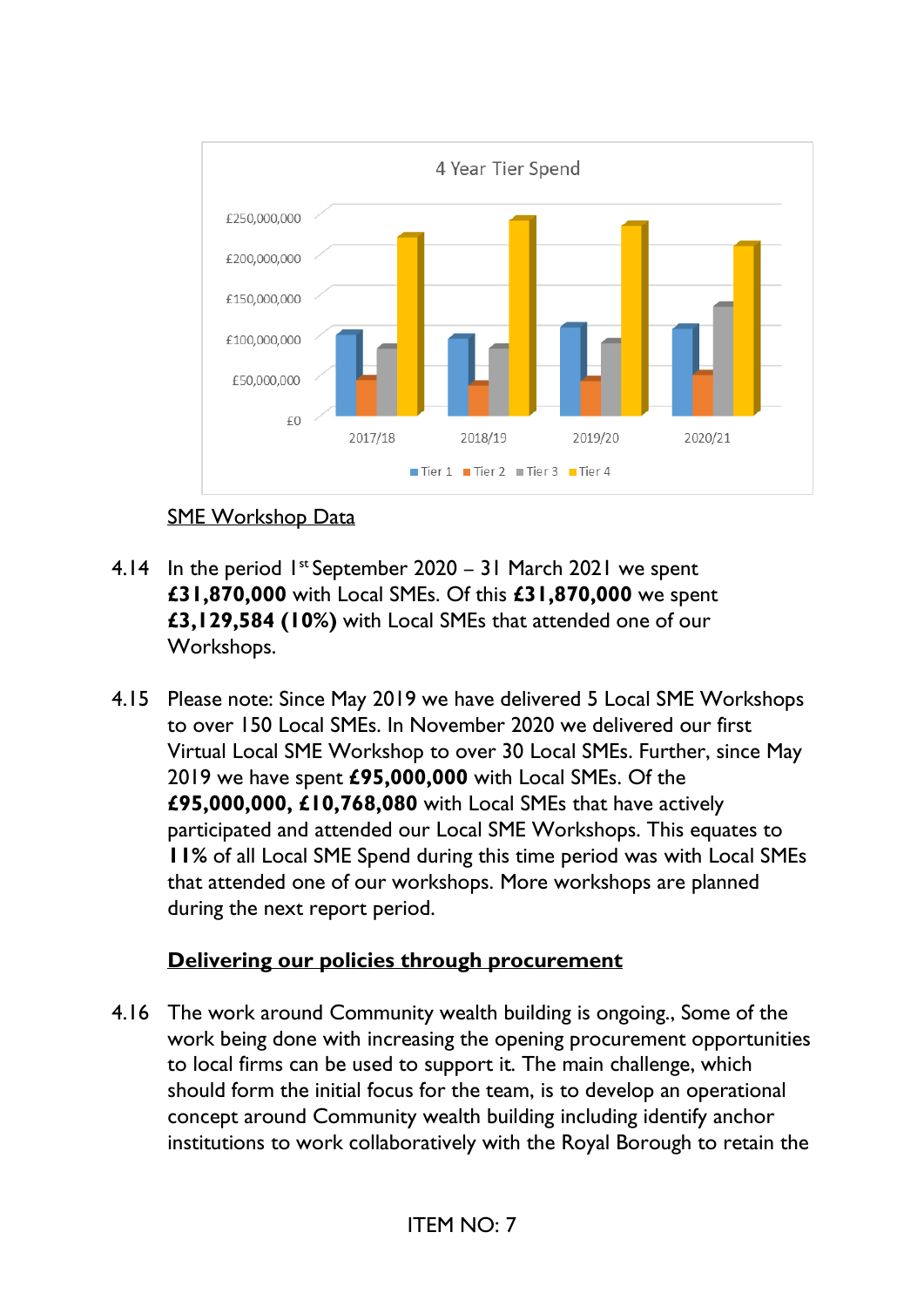Greenwich pound within the borough. This is ongoing work and Procurement will continue to contribute into this agenda.

- 4.17 During the period under review, we have engaged with the Fair Tax mark organisation on how we can further advance the Fair tax in our procurement activities. We have indicated our interest to be notified of any best practice and also processes which have been adopted in other organisation to further develop our learning in this area.
- 4.18 It is worth mentioning that the Cabinet Office has recently proposed that non-disclosure of beneficial ownership is to be introduced as a mandatory exclusion criteria for public contractors in the UK Public Procurement Green Paper.
- 4.19 The Carbon neutral policy is considered under social value. This means that where officers are going out to tender, depending on the subject matter of the contract, they ask the suppliers to offer or commit to help us meet our carbon neutral policy. There will, inevitably, be a balance to be struck between the Carbon Neutral agenda and the price of contracts. We will continue to progress or embed this policy going forward but how far we can go may be dictated by the impact on budgets.

## **Progress against the Social Value Policy and Social Value Framework**

#### **Social value secured in contracts**

- 4.20 This report is measuring social value delivered against the outcomes listed and approved in the Social Value Framework. The outcomes reported below are limited to contracts where corporate procurement was consulted or led on the procurement process. (Social Value captured in contracts which were procured outside the procurement team are not included). Details of the social value outcomes and contracts are listed in appendix A.
- 4.21 The diagram below shows the contribution of the social value outcomes collectively secured from the contracts in Appendix A to corporate themes /objectives.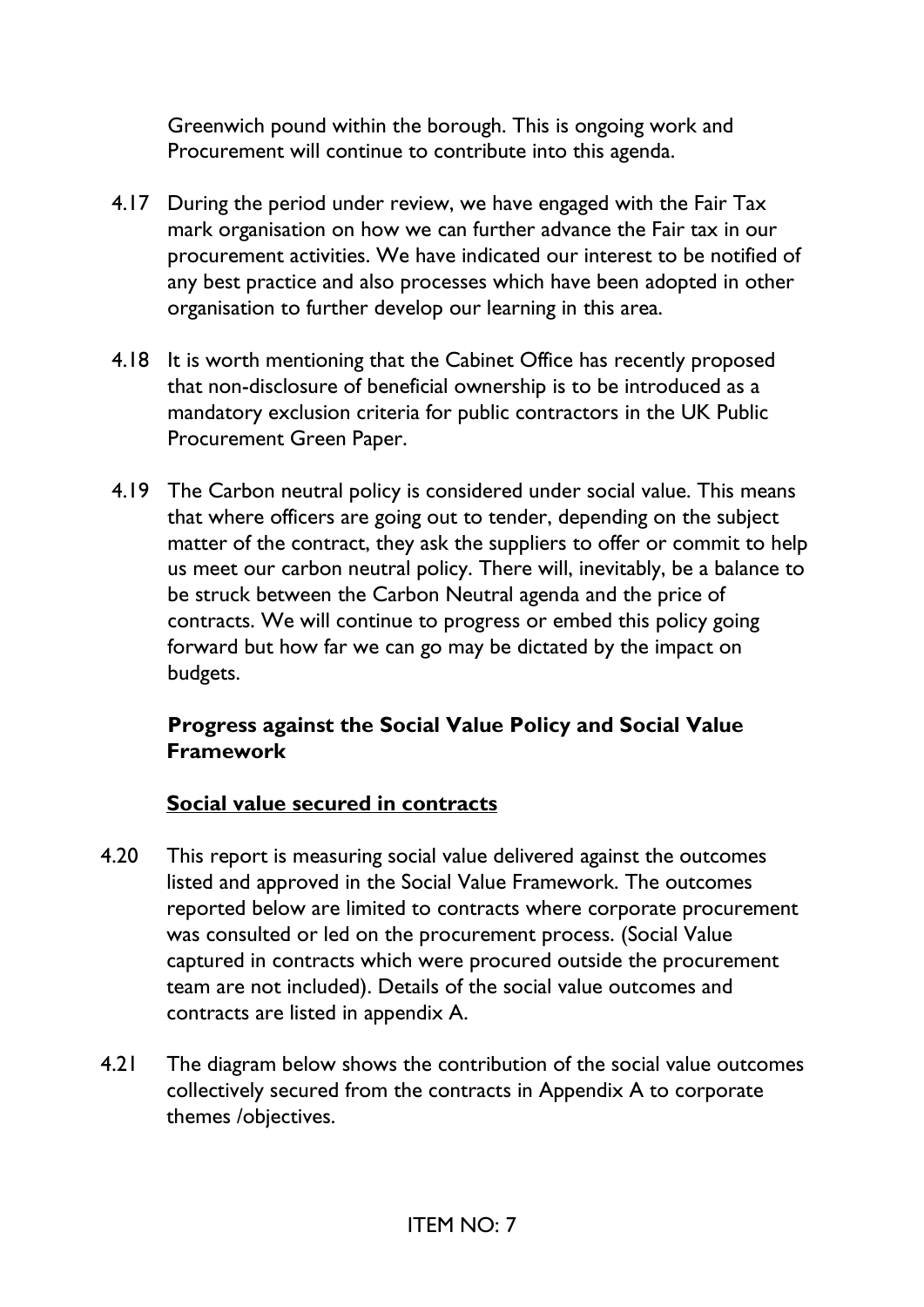

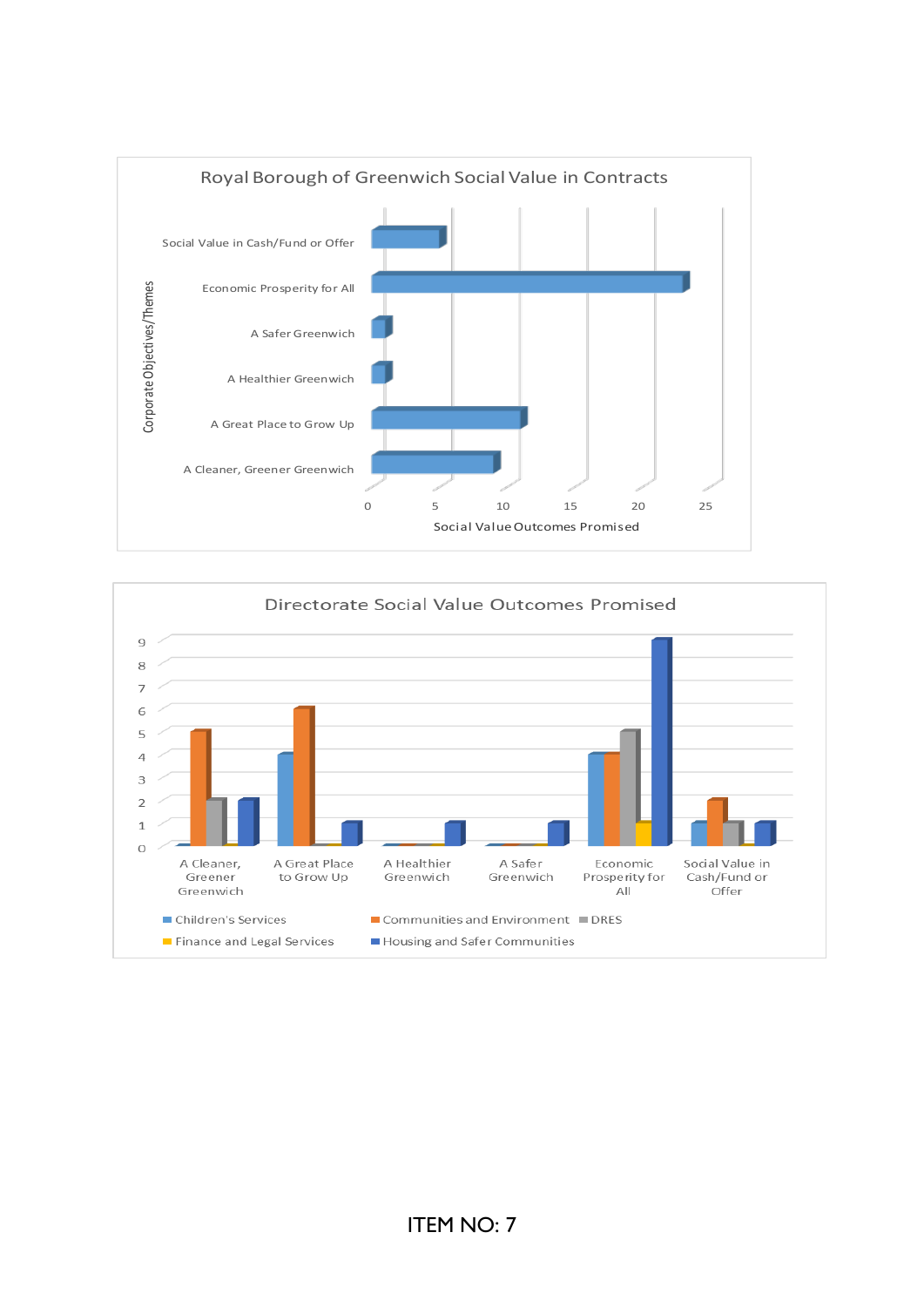## **Plans for the next reporting period**

4.22 In the next reporting period, in addition to continuing to deliver and monitor against the activities mentioned, we will focus on achieving the following

| <b>Activity</b>    | June'21        | July'21             | Aug. '21      | <b>Sept. '21</b> | <b>Oct. '21</b> | Sept. '21                  |
|--------------------|----------------|---------------------|---------------|------------------|-----------------|----------------------------|
| Launch the         | Selection of   | Agree terms         | $Ist$ meeting |                  |                 | 2 <sup>nd</sup> Meeting of |
| procurement        | Board          | of reference        | of the        |                  |                 | the board                  |
| Corporate          | <b>Members</b> | for the board       | board         |                  |                 |                            |
| <b>Procurement</b> |                |                     |               |                  |                 |                            |
| Board              |                |                     |               |                  |                 |                            |
| Contract           |                | Council             |               | Training         |                 | Training                   |
| Stranding          |                | Approval            |               |                  |                 |                            |
| Orders             |                |                     |               |                  |                 |                            |
| <b>Review of</b>   |                |                     |               | Final            |                 |                            |
| terms and          |                |                     |               | documents        |                 |                            |
| conditions         |                |                     |               | and sign off     |                 |                            |
| templates (in      |                |                     |               |                  |                 |                            |
| collaboration      |                |                     |               |                  |                 |                            |
| with Legal)        |                |                     |               |                  |                 |                            |
| Contract           |                |                     | Module A      |                  |                 | Module B                   |
| Management         |                |                     |               |                  |                 |                            |
| training           |                |                     |               |                  |                 |                            |
| 2021/22            |                | Obtain              | Produce a     |                  |                 | Submit to                  |
| update of          |                | update from         | Corporate     |                  |                 | Board to                   |
| Procurement        |                | <b>Directorates</b> | forward       |                  |                 | explore                    |
| forward plans      |                |                     | plan          |                  |                 | collaboration              |
|                    |                |                     | 2021/2022     |                  |                 | opportunities.             |
| SME/VCSE           |                | Module A            |               | Module B         |                 | Module A                   |
| workshop           |                |                     |               |                  |                 |                            |
|                    |                |                     |               |                  |                 |                            |

# 5. **Available Options**

Not applicable

6. **Preferred Option** 

Not applicable

7. **Reasons for Recommendations** Not applicable

## 8. **Consultation Results**

8.1 There is no statutory or other requirement for consultation.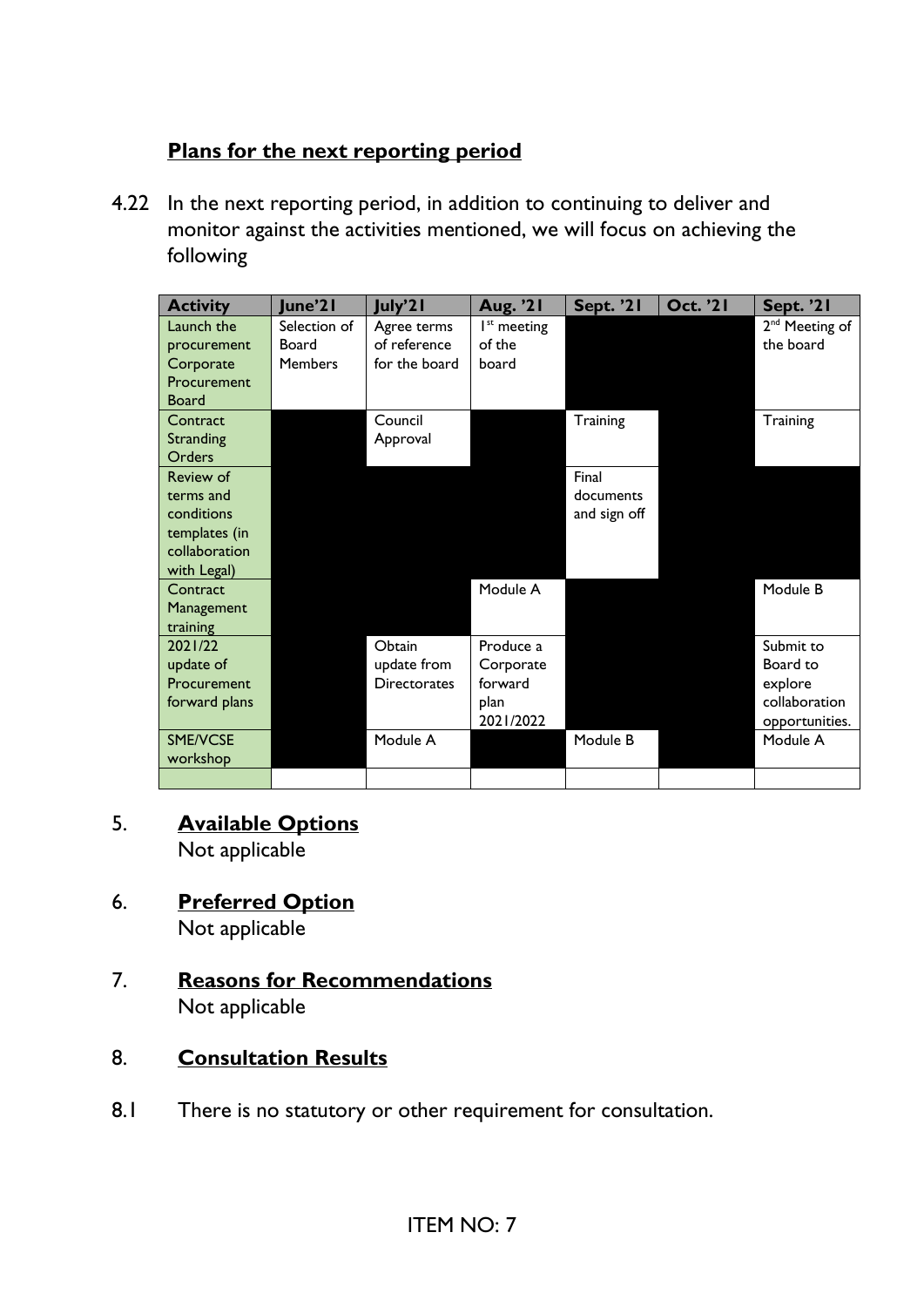# 9. **Cross-Cutting Issues and Implications**

| <b>Issue</b>                                    | <b>Implications</b>                                                                                                                                                                                                                                                                                                                                                                                                                                                                                                                         | <b>Sign-off</b>                                                                              |
|-------------------------------------------------|---------------------------------------------------------------------------------------------------------------------------------------------------------------------------------------------------------------------------------------------------------------------------------------------------------------------------------------------------------------------------------------------------------------------------------------------------------------------------------------------------------------------------------------------|----------------------------------------------------------------------------------------------|
| <b>Legal including</b><br>Human Rights Act      | Members are asked to consider this<br>report on the progress made on the<br>implementation of the Procurement<br>Strategy and Social Value policy for<br>the 8 month period from September<br>2020 to May 2021. Members are<br>also asked to note that due to the<br>impact of Covid-19 during the<br>review period, many contracts were<br>not re-tendered and other planned<br>procurement activities were delayed.<br>No formal decision will be taken. As<br>such, there are no legal implications<br>arising directly from the report. | Eleanor Penn,<br><b>Assistant Head</b><br>of Legal<br>Services, 5 <sup>th</sup> July<br>2021 |
| <b>Finance and</b><br>other resources           | This report is for information and, as<br>such, there are no further financial<br>implications to consider.                                                                                                                                                                                                                                                                                                                                                                                                                                 | <b>Michael Bate</b><br>Assistant<br>Director of<br>Corporate<br>Finance<br>30/06/21          |
| <b>Equalities</b><br><b>Climate change</b>      | Issues relating to Equalities were<br>addressed in the respective<br>procurement exercise<br>Issues relating to Climate Change<br>were addressed in the respective                                                                                                                                                                                                                                                                                                                                                                          | William Jabang<br>Head of<br>Procurement<br>22/06/21<br>William Jabang<br>Head of            |
|                                                 | procurement exercise                                                                                                                                                                                                                                                                                                                                                                                                                                                                                                                        | Procurement<br>22/06/21                                                                      |
| <b>Procurement &amp;</b><br><b>Social Value</b> | Procurements identified in this<br>report followed the CSO and or<br>Public Contract regulations rules.<br>Further the decisions to award were<br>based on the most economically<br>advantageous tender criteria.<br>Social value considerations were<br>included (where appropriate) in the                                                                                                                                                                                                                                                | William Jabang<br>Head of<br>Procurement<br>22/06/21                                         |